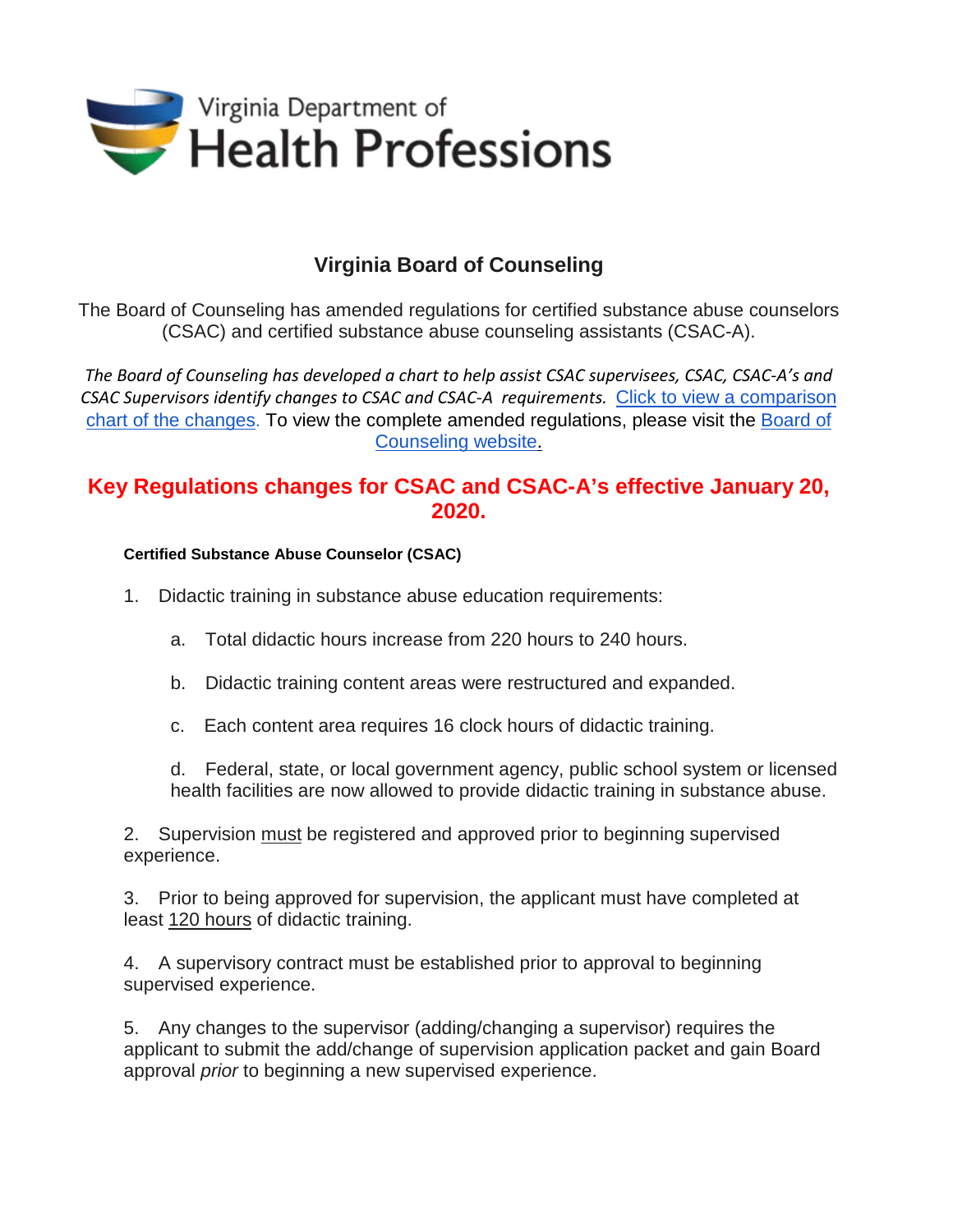6. Supervised experience must be completed in no less than 12 months and no more than 60 months.

a. Supervisees who began their supervised experience prior to 1/20/2020, must complete their experience prior to 1/20/2025.

7. During the supervised experience, supervisees must use their name and the title "supervisee" in all written communications. Clients must be informed in writing of the supervisee's status and the supervisor's name, professional address, and phone number.

8. Supervisors must have professional training in supervision after 1/20/2021.

9. Applicants that have completed the education and supervised experience requirements and are approved to sit for the examination will be given two years to pass the examination.

10. CSACs are required to complete continuing education each renewal.

a. CSACs must complete a minimum of 10 contact hours of continuing education in substance abuse each renewal. **This will impact the June 30, 2020 renewal.**

b. Continuing education requirements are not required for the first renewal following initial certification.

## **Certified Substance Abuse Counseling Assistant (CSAC-A)**

1. Didactic training in substance abuse education requirements:

a. Didactic training content areas were restructured and expanded.

b. Each content area requires 8 clock hours of didactic training.

c. Federal, state, or local government agency, public school system or licensed health facilities are now allowed to provide didactic training in substance abuse.

2. National Practitioner Data Report (NPDB) self-query is required as part of the application.

3. Applicant that have completed the education and supervised experience requirements and are approved to sit for the examination will be given two years to pass the examination.

4. CSAC-As are required to complete continuing education each renewal.

a. CSAC-As must complete a minimum of 5 contact hours of continuing education in substance abuse each renewal. **This will impact the June 30, 2020 renewal.**